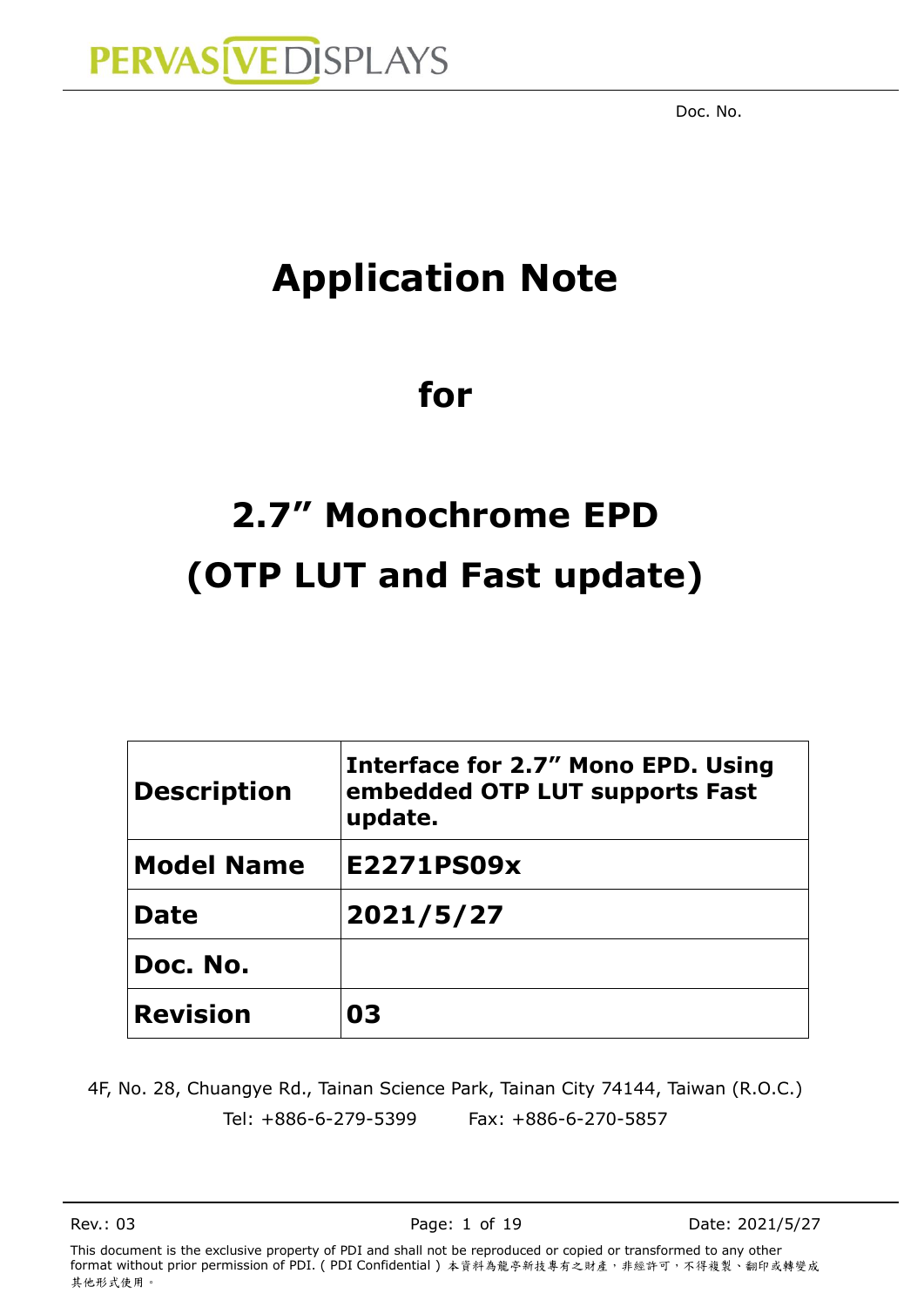Doc. No.

### **Table of Contents**

|    | 1.1 |  |
|----|-----|--|
|    | 1.2 |  |
|    | 1.3 |  |
|    |     |  |
|    | 1.4 |  |
|    | 1.5 |  |
|    | 1.6 |  |
| 2. |     |  |
| 3. |     |  |
| 4. |     |  |
|    |     |  |
|    |     |  |
| 6. |     |  |
|    |     |  |
|    |     |  |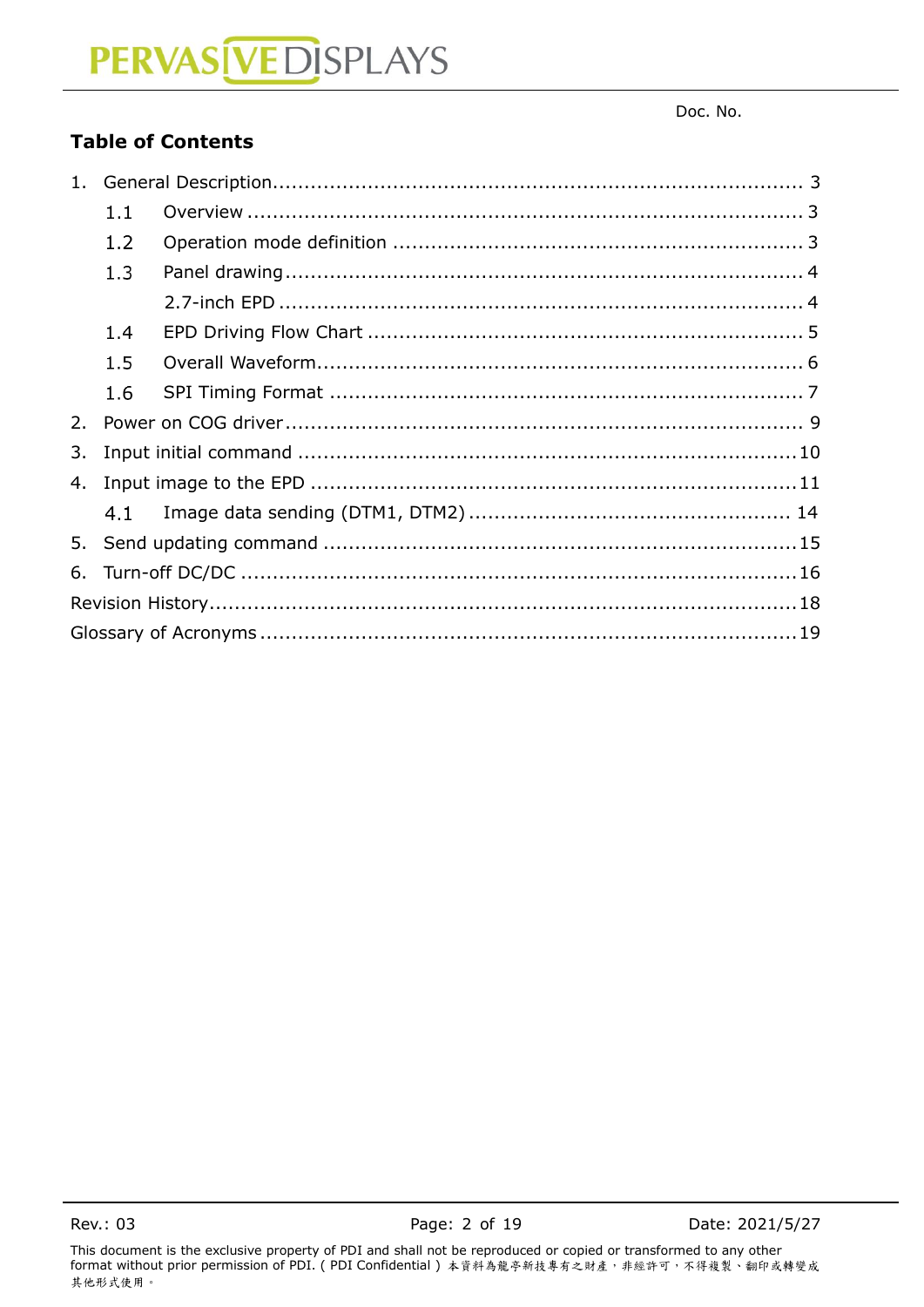## <span id="page-2-0"></span>**1. General Description**

### <span id="page-2-1"></span>**Overview**

The document introduces how to drive the 2.7" EPD with OTP LUT. The EPD has supported the Fast update and equipped the function of the partial window update. The EPD use single driver and that embedded T-con. The major control interface of the driver is SPI. The host sends both the setting commands and the display image to driver through the SPI bus.



### <span id="page-2-2"></span>**Definition of operation mode**

The section will define and clarify several update modes, their names are easy to confuse.

**Normal update:** it will perform the complete waveform for image update. The process will go through the inverse, shaking and imaging phases. The mode will take more time, but it will bring better image performance.

**Fast update:** the short waveform will be executed. COG compares the pixel data of the current image and the new image pixel by pixel, and then only drives the transition pixels. The mode can quickly complete the image update.

**Partial update:** user can set the update window range and only send the image data of the window area. If the user only needs to change a small part of the display, this function can reduce the amount of inputting image data.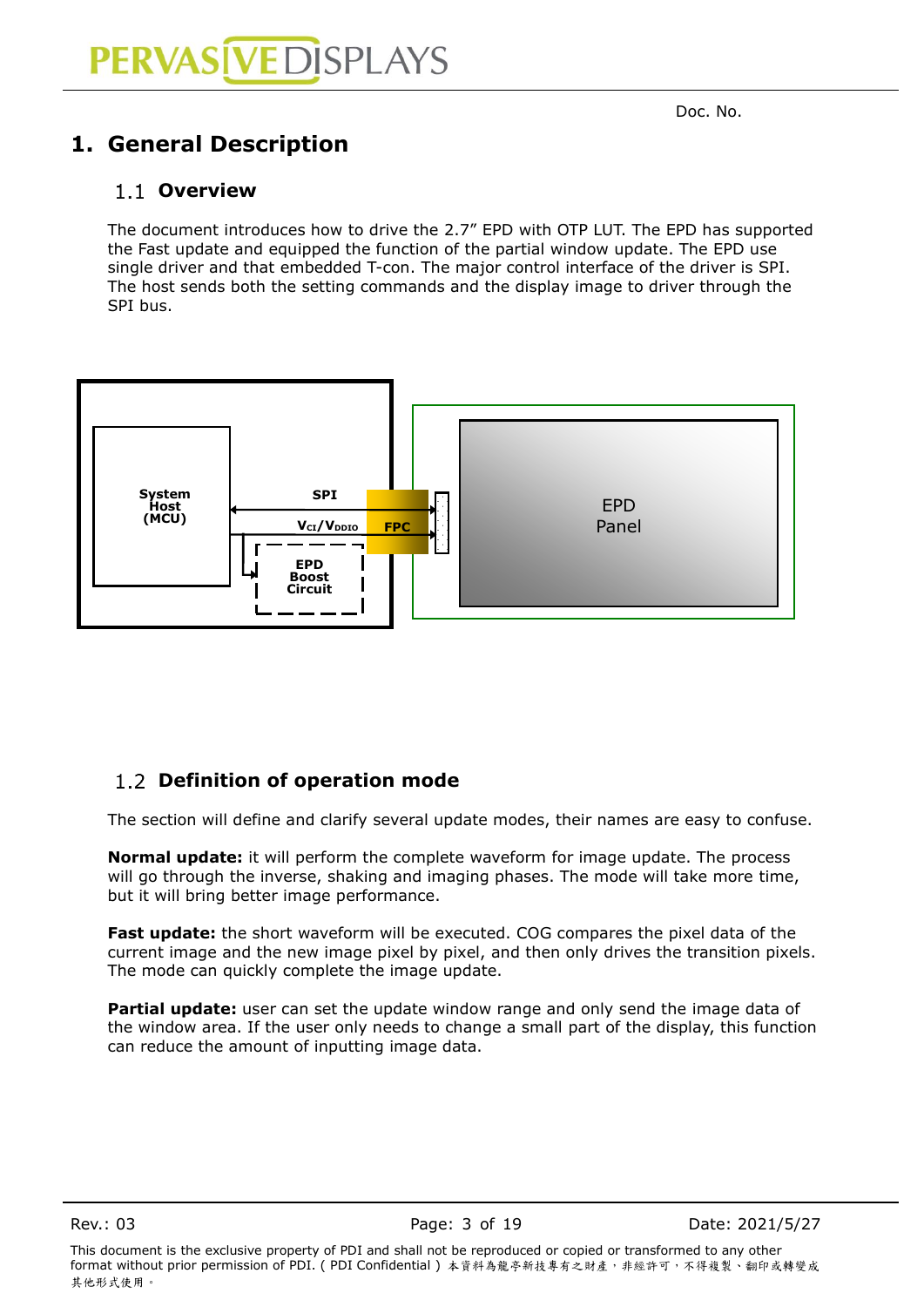<span id="page-3-1"></span>1.3 Panel drawing

### **2.7-inch EPD**



Rev.: 03 **Page: 4 of 19** Date: 2021/5/27

This document is the exclusive property of PDI and shall not be reproduced or copied or transformed to any other format without prior permission of PDI. ( PDI Confidential ) 本資料為龍亭新技專有之財產,非經許可,不得複製、翻印或轉變成 其他形式使用。

<span id="page-3-0"></span>denotes the contract of the contract of the contract of the contract of the contract of the contract of the contract of the contract of the contract of the contract of the contract of the contract of the contract of the co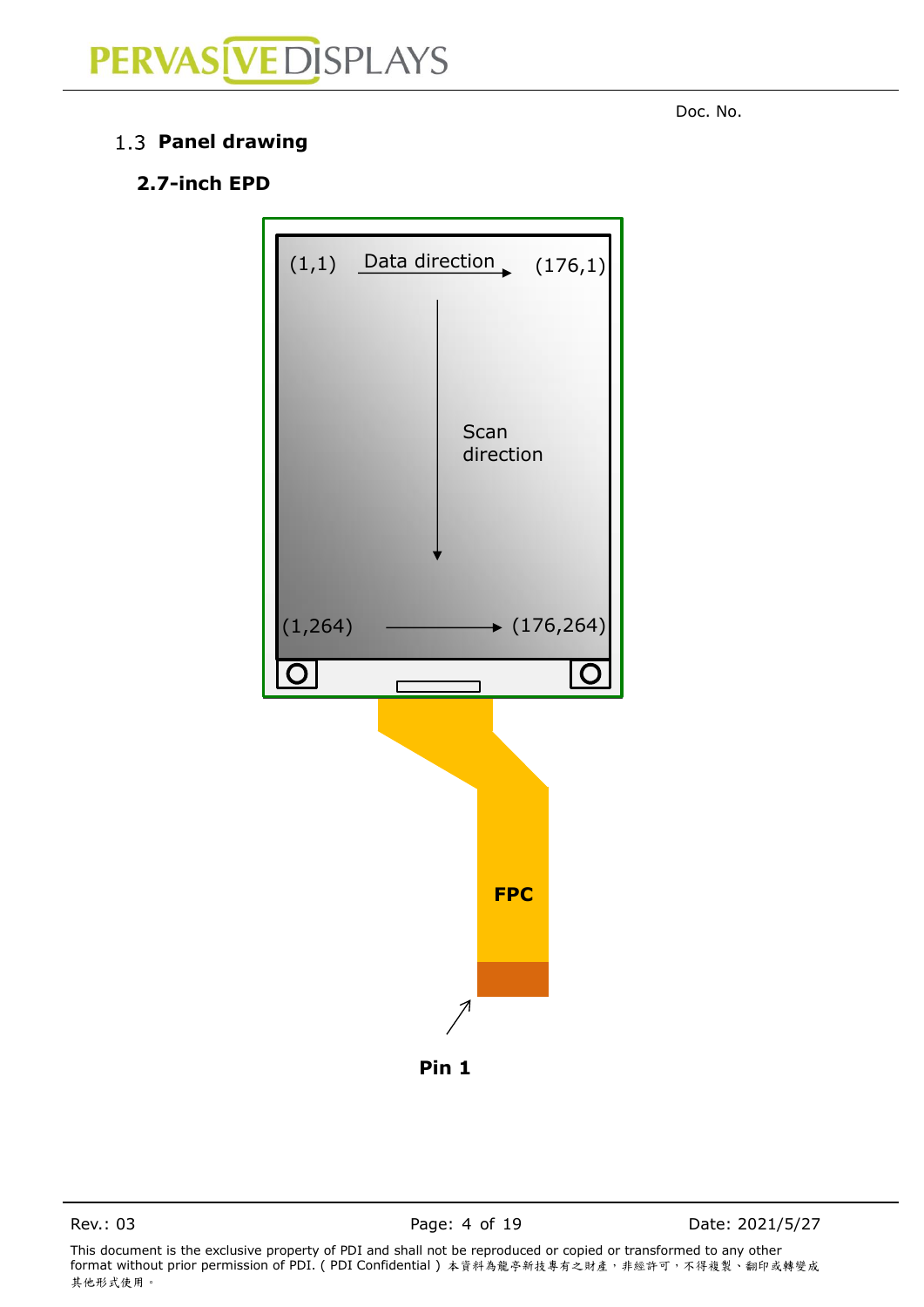## PERVAS VEDISPLAYS

### <span id="page-4-0"></span>**EPD Driving Flow Chart**

The flowchart below provides an overview of the necessary actions to update the EPD. The steps below refer to the detailed descriptions in the respective sections.



Rev.: 03 **Page: 5 of 19** Date: 2021/5/27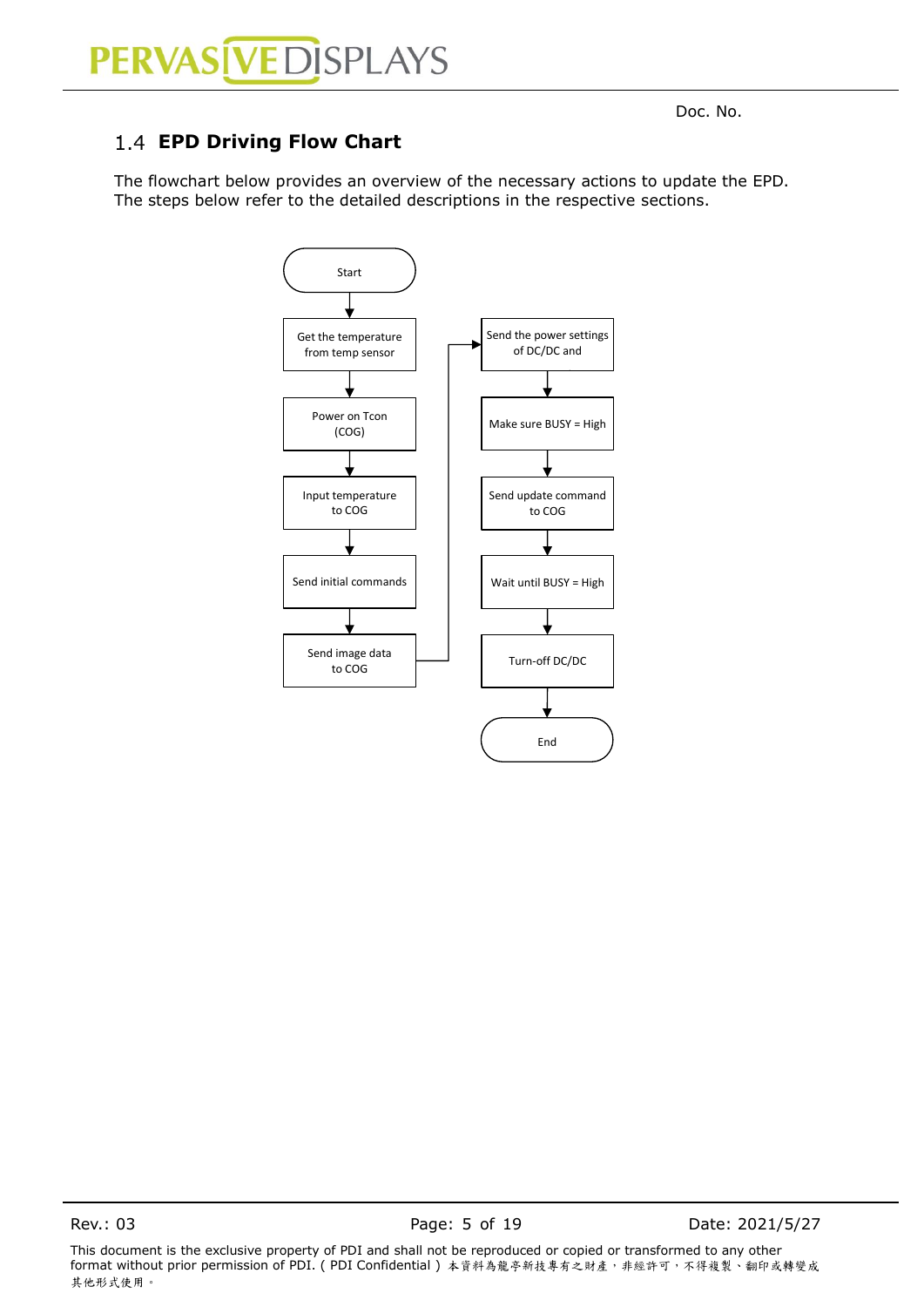# PERVAS [VED] SPLAYS

<span id="page-5-0"></span>denotes the contract of the contract of the contract of the contract of the contract of the contract of the contract of the contract of the contract of the contract of the contract of the contract of the contract of the co

### 1.5 Overall Waveform

The diagram below provides a signal control overview during an EPD update cycle.



Rev.: 03 **Page: 6 of 19** Page: 6 of 19 Date: 2021/5/27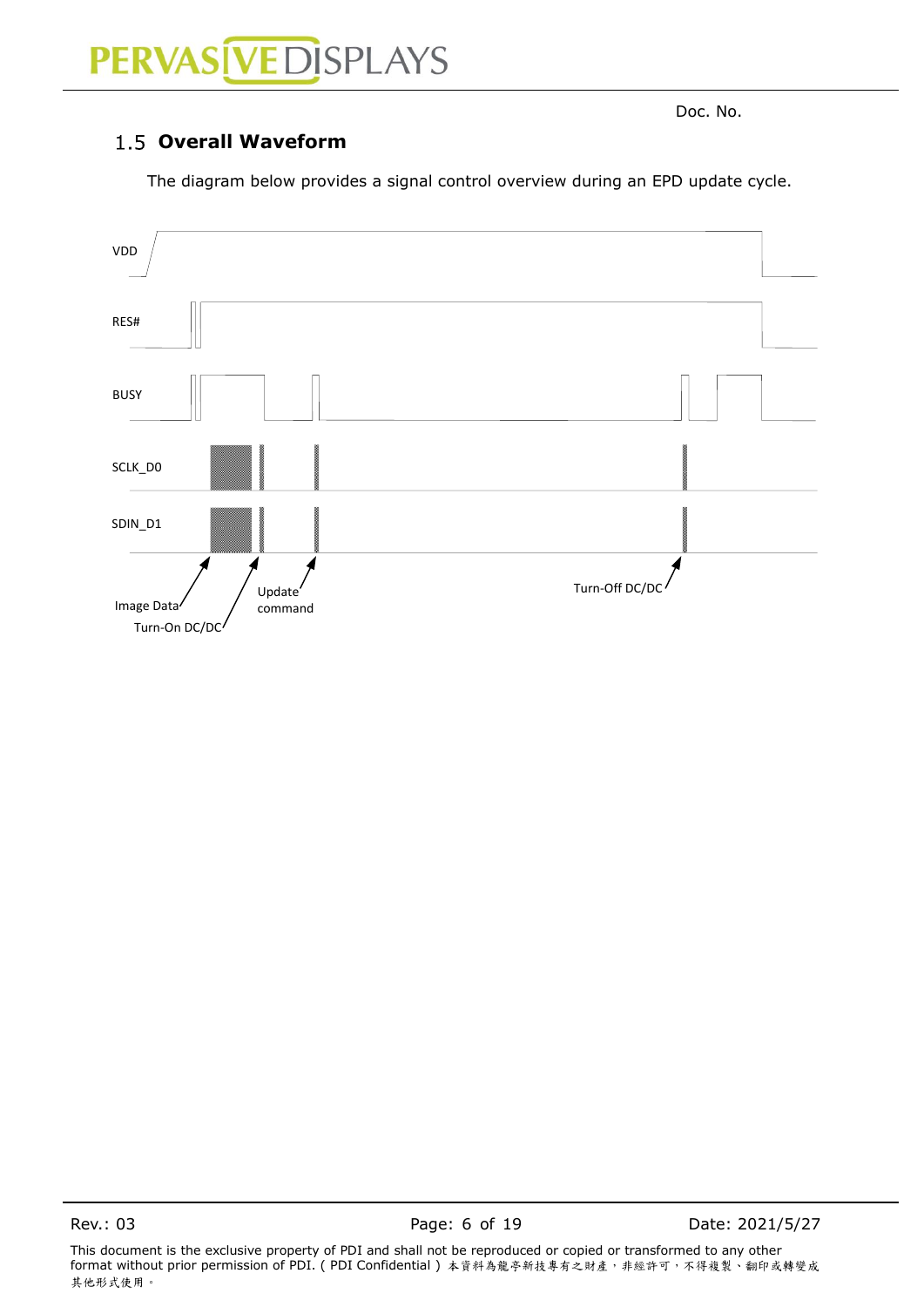### <span id="page-6-0"></span>1.6 **SPI Timing Format**

SPI commands are used to communicate between the MCU and the COG Driver. The SPI format used differs from the standard in that two-way communications are not used, and CS is pulled high then low between clocks. When setting up the SPI timing, PDI recommends verify both the SPI command format and SPI command timing in this section.

• Below is a description of the SPI Format:

SPI(0xI, 0xD<sub>0</sub>, 0xD<sub>1</sub>, 0xD<sub>2</sub>, ...)

Where:

I is the Register Index and the length is 1 byte D<sub>0~n</sub> is the Register Data. The Data length is variable by different Register Index.

SPI command signals and flowchart:

|              |                                     |                                                                                               |                     |    | SPI(0xl <sub>1</sub> ,0xD0~Dn) |
|--------------|-------------------------------------|-----------------------------------------------------------------------------------------------|---------------------|----|--------------------------------|
| SCLK_DO      |                                     |                                                                                               |                     |    | $D/C# = 0$                     |
|              |                                     |                                                                                               |                     |    |                                |
| SDIN_D1      | Register<br>Index                   | Register<br>Data #0                                                                           | Register<br>Data #n |    | $CS# = 0$                      |
| D/C#         |                                     |                                                                                               |                     |    |                                |
| CS#          |                                     |                                                                                               |                     |    | Register Index<br>(0xI)        |
|              |                                     |                                                                                               |                     |    |                                |
|              |                                     | If register data is more than one byte, the CS# pulse is<br>necessary between each data byte. |                     |    | $CS# = 1$                      |
|              |                                     |                                                                                               |                     |    |                                |
| For example: | To send two SPI commands:           |                                                                                               |                     |    | $D/C# = 1$                     |
|              | SPI((0x08,0x9D) and SPI(0x09, 0xD0) |                                                                                               |                     |    |                                |
| SCLK_DO      |                                     |                                                                                               |                     |    | $CS# = 0$                      |
|              |                                     |                                                                                               |                     |    |                                |
| SDIN_D1      | 0x08<br>0x9D                        | 0x09                                                                                          | 0xD0                |    | Send data                      |
|              |                                     |                                                                                               |                     |    | $(0xD_n)$                      |
| D/CH         |                                     |                                                                                               |                     |    |                                |
|              |                                     |                                                                                               |                     |    | $CS# = 1$                      |
| CS#          |                                     |                                                                                               |                     |    |                                |
|              |                                     |                                                                                               |                     |    |                                |
|              |                                     |                                                                                               |                     | No | Data send                      |
|              |                                     |                                                                                               |                     |    | Complete?                      |
|              |                                     |                                                                                               |                     |    |                                |
|              |                                     |                                                                                               |                     |    |                                |
|              |                                     |                                                                                               |                     |    |                                |

Rev.: 03 **Page: 7 of 19** Date: 2021/5/27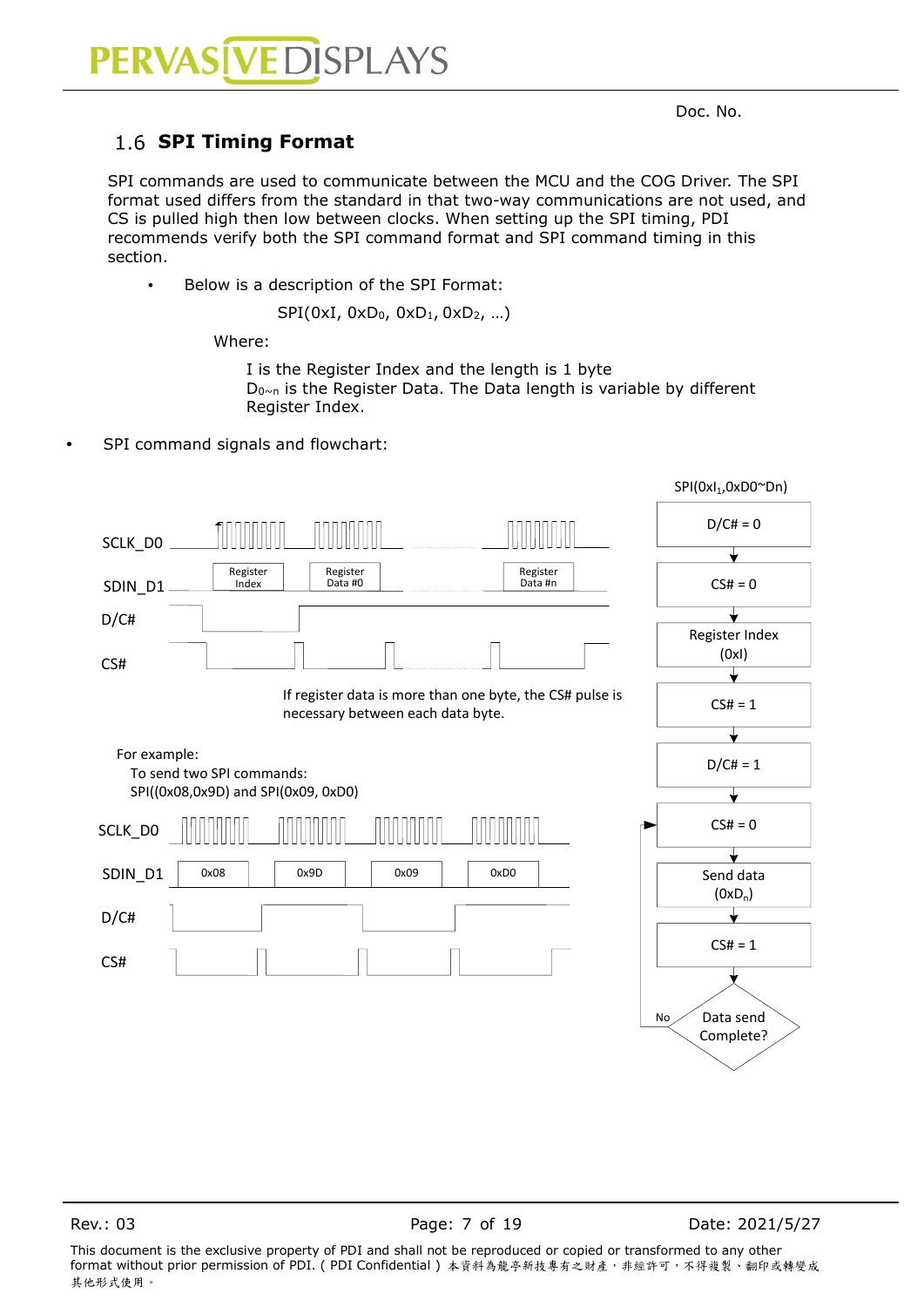# PERVAS [VED] SPLAYS



Read mode

| Item                         | Symbol                             | Min. | Typ. | Max. | Unit | Remark |
|------------------------------|------------------------------------|------|------|------|------|--------|
| Chip Select Setup Time       | $t_{\mathsf{CSS}}$                 | 60   |      |      | ns   |        |
| Chip Select Hold Time        | $t_{\sf CSH}$                      | 65   |      |      | ns   |        |
| Chip Select Setup Time       | tscc                               | 20   |      |      | ns   |        |
| Chip Select Setup Time       | $\rm t_{CHW}$                      | 40   |      |      | ns   |        |
| Serial Clock Cycle (Write)   | t <sub>scycw</sub>                 | 100  |      |      | ns   |        |
| SCLK "H" Pulse Width (Write) | $t_{\text{SHW}}$                   | 35   |      |      | ns   |        |
| SCLK "L" Pulse Width (Write) | $t_{\text{SLW}}$                   | 35   |      |      | ns   |        |
| Serial Clock Cycle (Read)    | t <sub>SCYCR</sub>                 | 150  |      |      | ns   |        |
| SCLK "H" Pulse Width (Read)  | $\bm{{\mathsf{t}}}_{\mathsf{SHR}}$ | 60   |      |      | ns   |        |
| SCLK "L" Pulse Width (Read)  | $\bm{{\mathsf{t}}}_{\textsf{SLR}}$ | 60   |      |      | ns   |        |
| DC Setup Time                | $t_{DCS}$                          | 30   |      |      | ns   |        |
| DC Hold Time                 | $t_{DCH}$                          | 30   |      |      | ns   |        |
| Data Setup Time              | t <sub>sps</sub>                   | 30   |      |      | ns   |        |
| Data Hold Time               | t <sub>sdH</sub>                   | 30   |      |      | ns   |        |
| <b>Access Time</b>           | $t_{\sf ACC}$                      |      |      | 50   | ns   |        |
| Output Disable Time          | $t_{OH}$                           | 15   |      |      | ns   |        |

Rev.: 03 Page: 8 of 19 Date: 2021/5/27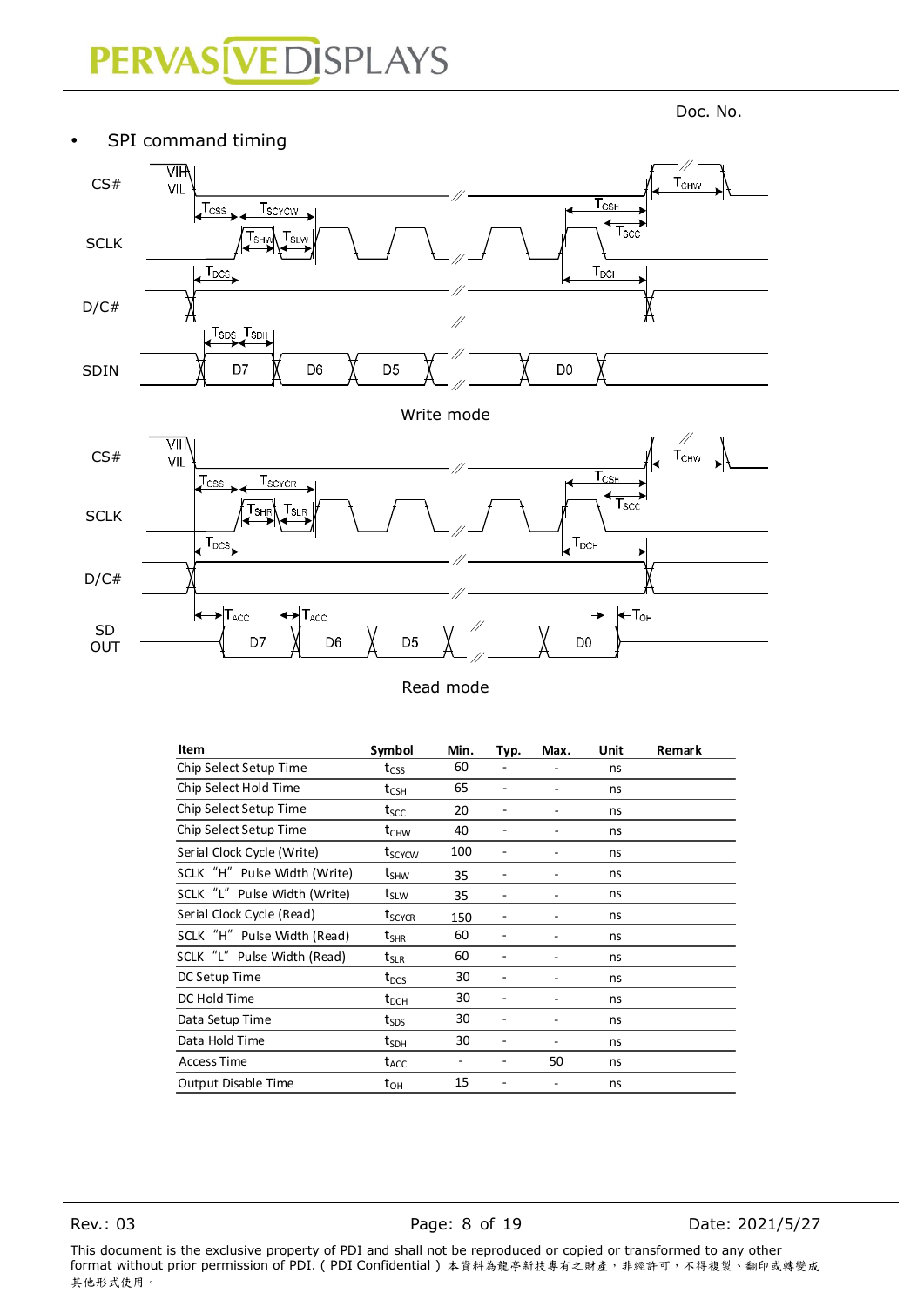denotes the contract of the contract of the contract of the contract of the contract of the contract of the contract of the contract of the contract of the contract of the contract of the contract of the contract of the co

### <span id="page-8-0"></span>**2. Power on COG driver**



This flowchart describes power sequence for driver chip.

#### **Note:**

- 1. Start: initial state the VCC/VDD, RES#,  $CS#$ , SDIN, SCLK = 0
- 2. In order to the inrush current will case other issue. It is recommended to add soft-start when VCC/VDD is turned on. (as the circuit below)

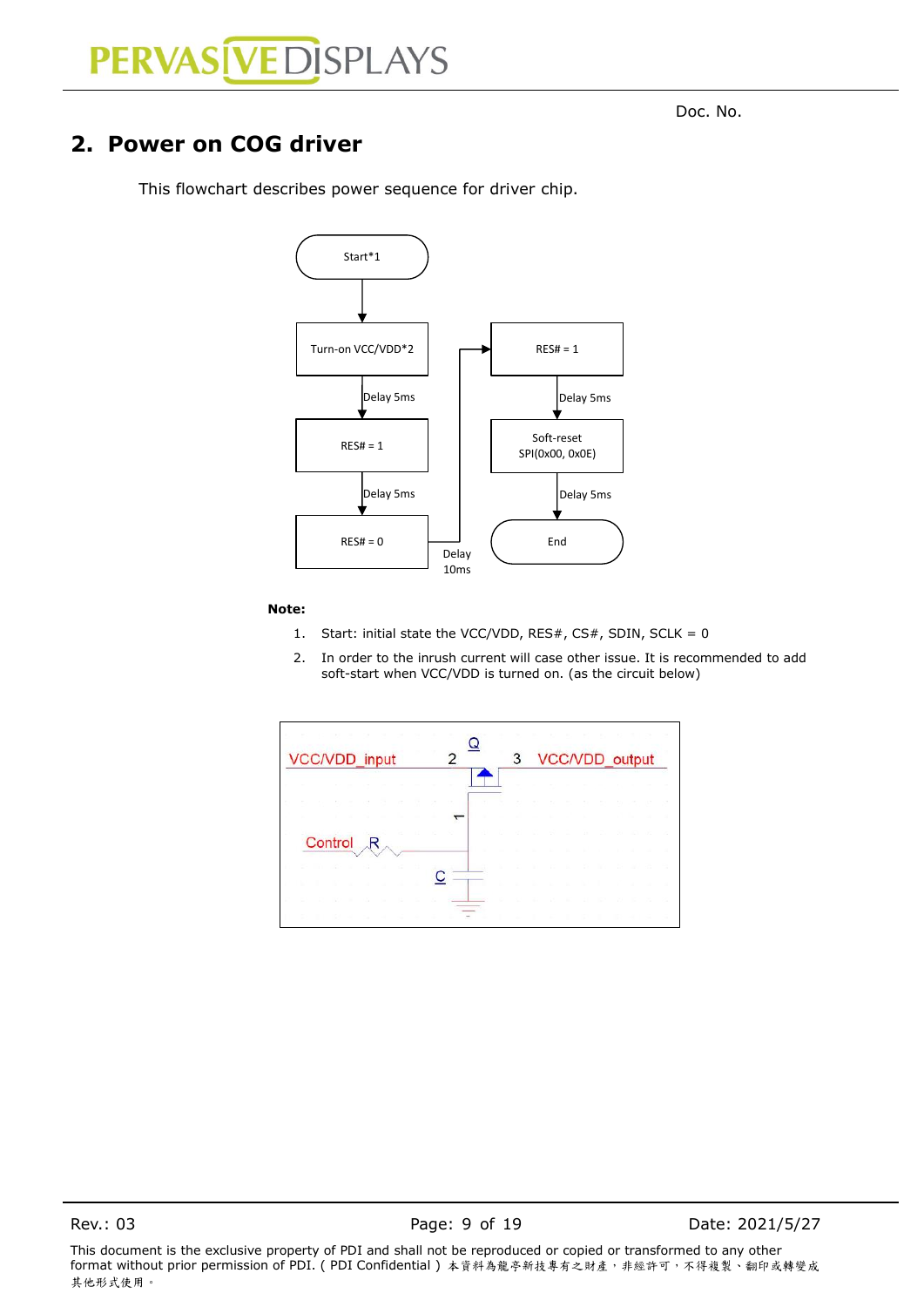### <span id="page-9-0"></span>**3. Input initial command**



Please send the initial command to EPD according to the flowchart.

**Note:**

1. Start: Follow the end of the power on sequence.

**TSSET:** is the temperature value and unit are degree of Celsius. The maximum and minimum values of the TSSET are 50 and 0, respectively. If the actual temperature is out of the range, just set it to 50 or 0.

**PSR:** there are 2 bytes' data that must be read out from **0x4B** and **0x4C** of OTP memory.

**CDI:** this is a constant value of 0x07.

Rev.: 03 **Page: 10 of 19** Date: 2021/5/27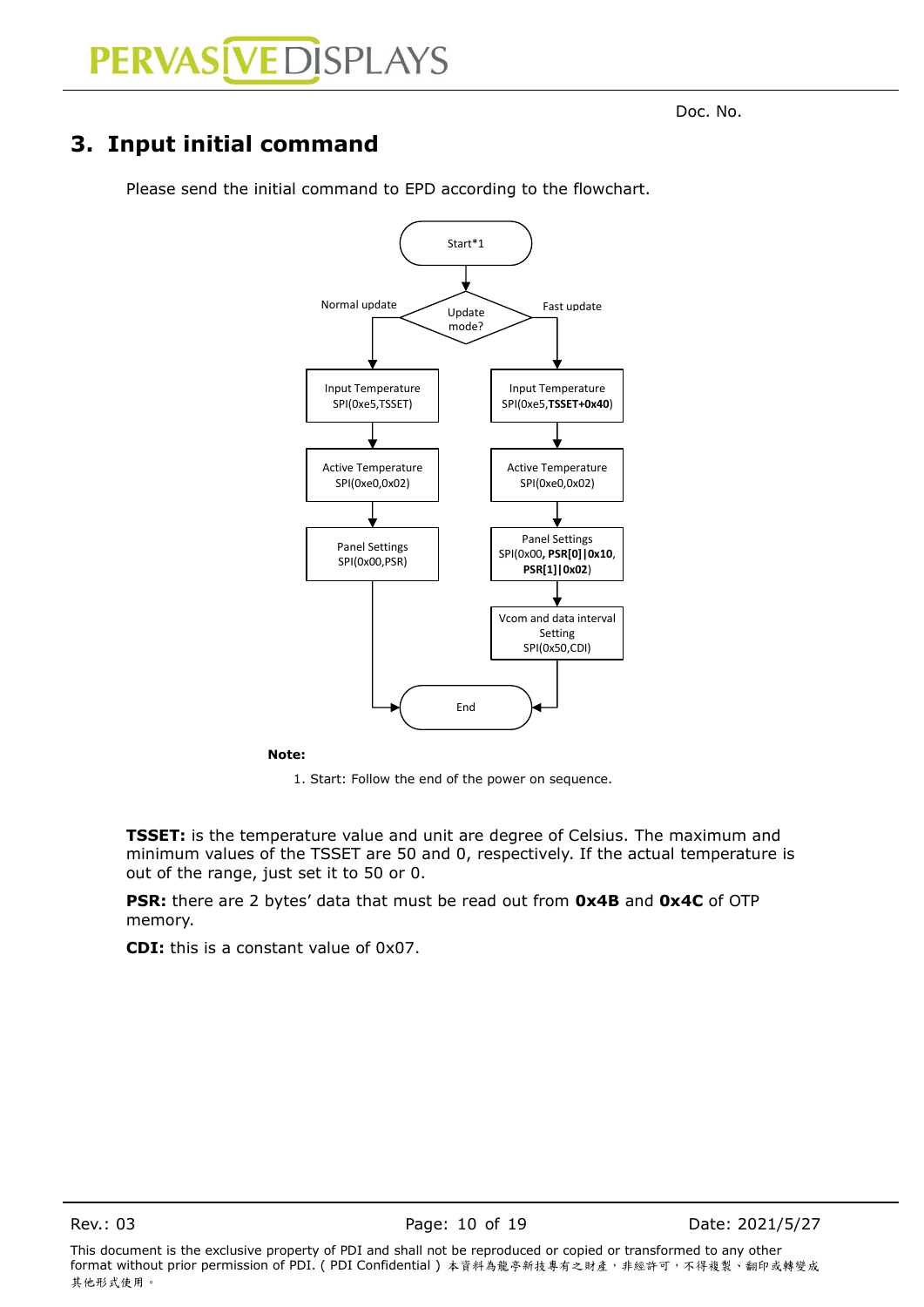### <span id="page-10-0"></span>**4. Input image to the EPD**

This section describes how to send the image data into the COG driver. EPD needs to receive two frames image data each update but the image data definitions of "Normal" update and "Fast" update are different. The two frames image data must be sent into EPD from register of **0x10** and **0x13** respectively. The EPD equipped partial update function that allows user can only sends a small area data into COG for changing particular small area image.



#### **Note:**

- 1. Start: Follow the end of the initial command.
- 2. This register does not have data, just send the index. Once entering the partial mode, the exit partial mode command must be sent after finishing DRF (display refresh).

Rev.: 03 **Page: 11 of 19** Date: 2021/5/27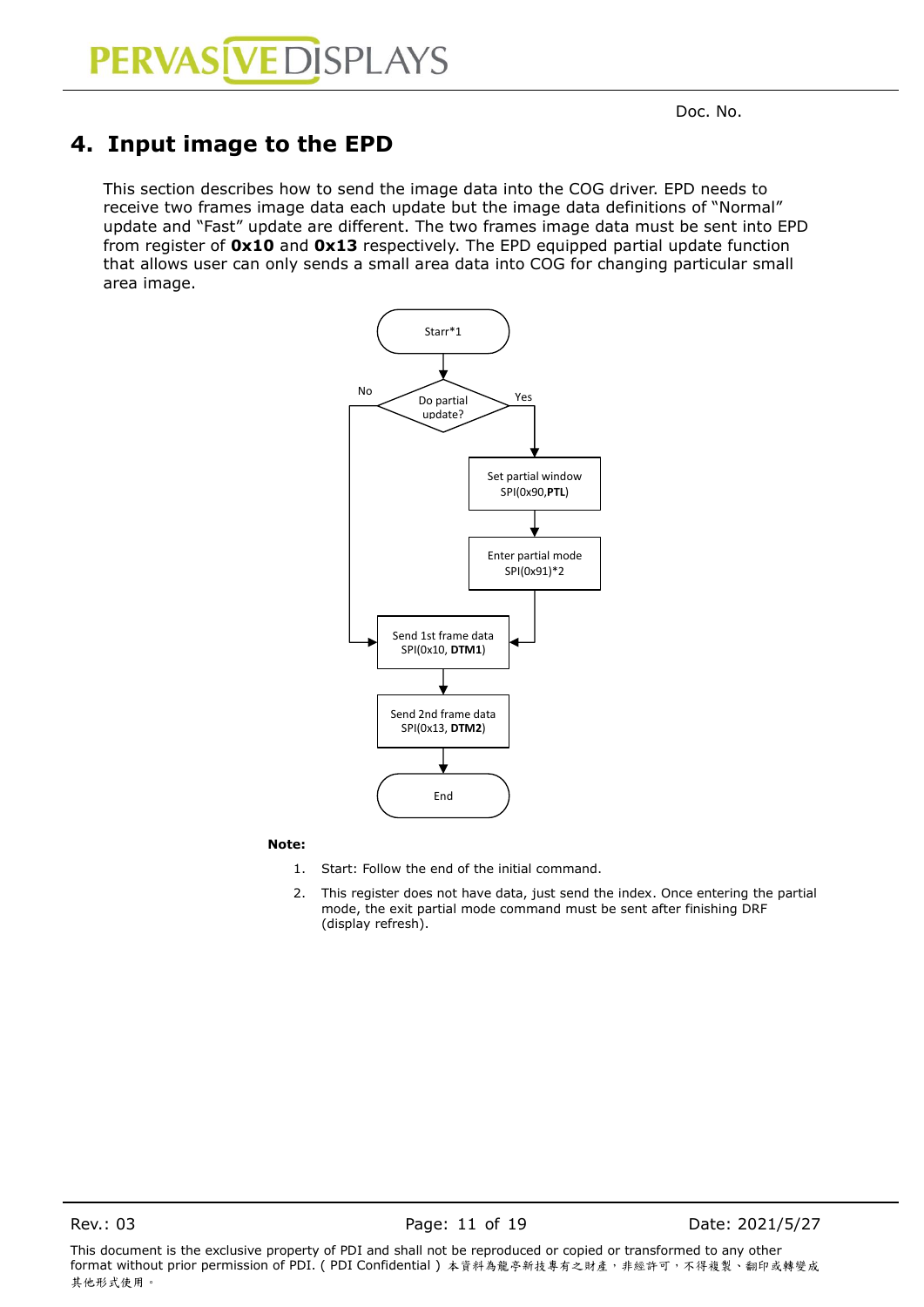|            |        | D7               | D6          | D5          | D <sub>4</sub> | D <sub>3</sub> | D <sub>2</sub> | D1 | D <sub>0</sub> |
|------------|--------|------------------|-------------|-------------|----------------|----------------|----------------|----|----------------|
|            | byte 0 |                  |             | <b>HRST</b> |                |                |                |    |                |
|            | byte 1 |                  | <b>HRED</b> |             |                |                |                |    |                |
| <b>PTL</b> | byte 2 |                  |             |             |                |                |                |    | VRST[8]        |
|            | byte 3 | <b>VRST[7:0]</b> |             |             |                |                |                |    |                |
|            | byte 4 |                  |             |             |                |                |                |    | VRED[8]        |
|            | byte 5 | VRED[7:0]        |             |             |                |                |                |    |                |
|            | byte 6 |                  |             |             |                |                |                |    | PT_SCAN        |
|            |        |                  |             |             |                |                |                |    |                |

**PTL:** there are 7 bytes' data, the table is its layout of data

**HRST:** Horizontal start channel bank. A bank includes 8 pixels. The value range is from 0x00 to 0x15.

**HRED:** Horizontal end channel bank. A bank includes 8 pixels. The value range is from 0x00 to 0x15.

**VRST:** Vertical start line. The value range is from 0x000 to 0x107.

**VRED:** Vertical end line. The value range is from 0x000 to 0x107 but VRST must be greater than VRST.

**PT\_SCAN:** this bit determines whether COG also scans the gate-channels that outside part of the partial window. PDI recommends setting this bit to the default value 1.



Rev.: 03 **Page: 12 of 19** Date: 2021/5/27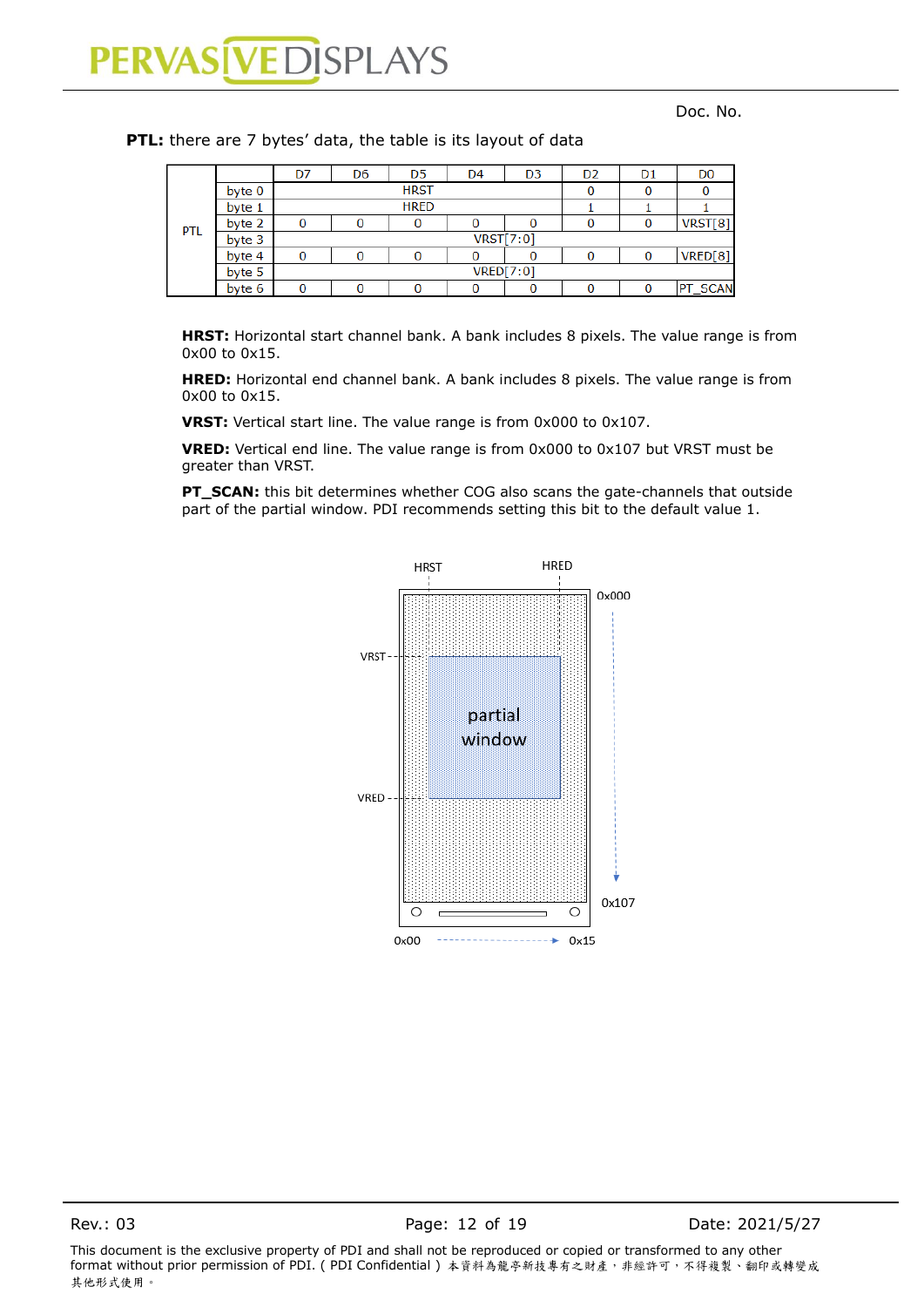

**DTM1:** the data is the image data. If the "partial window" is enable, the amount of image data is (HRED - HRST + 1) x (VRED - VRST + 1) bytes. If the "partial window" is disable, the amount is 0x108 x 0x16 bytes.

The data definition of DTM1 is different between "Normal update" and "Fast update".

**Normal update:** DTM1 image is the NEW image data that you want displaying next moment.

**Fast update:** DTM1 image is the OLD image data that already displayed on the EPD.

| Data | Pixel<br>Color |
|------|----------------|
| O    | Black<br>White |

**DTM2:** the data is the image data. If the "partial window" is enable, the amount of image data is (HRED – HRST + 1) x (VRED – VRST + 1) bytes. If the "partial window" is disable, the amount is 0x108 x 0x16 bytes.

The data definition of DTM2 is different between "Normal update" and "Fast update".

**Normal update:** DTM2 image is dummy data. It just needs to be filled with the enough amount of 0x00.

**Fast update:** DTM2 image is the NEW image data that you want displaying next moment.

| Data | Pixel<br>Color |
|------|----------------|
| 0    | Black<br>White |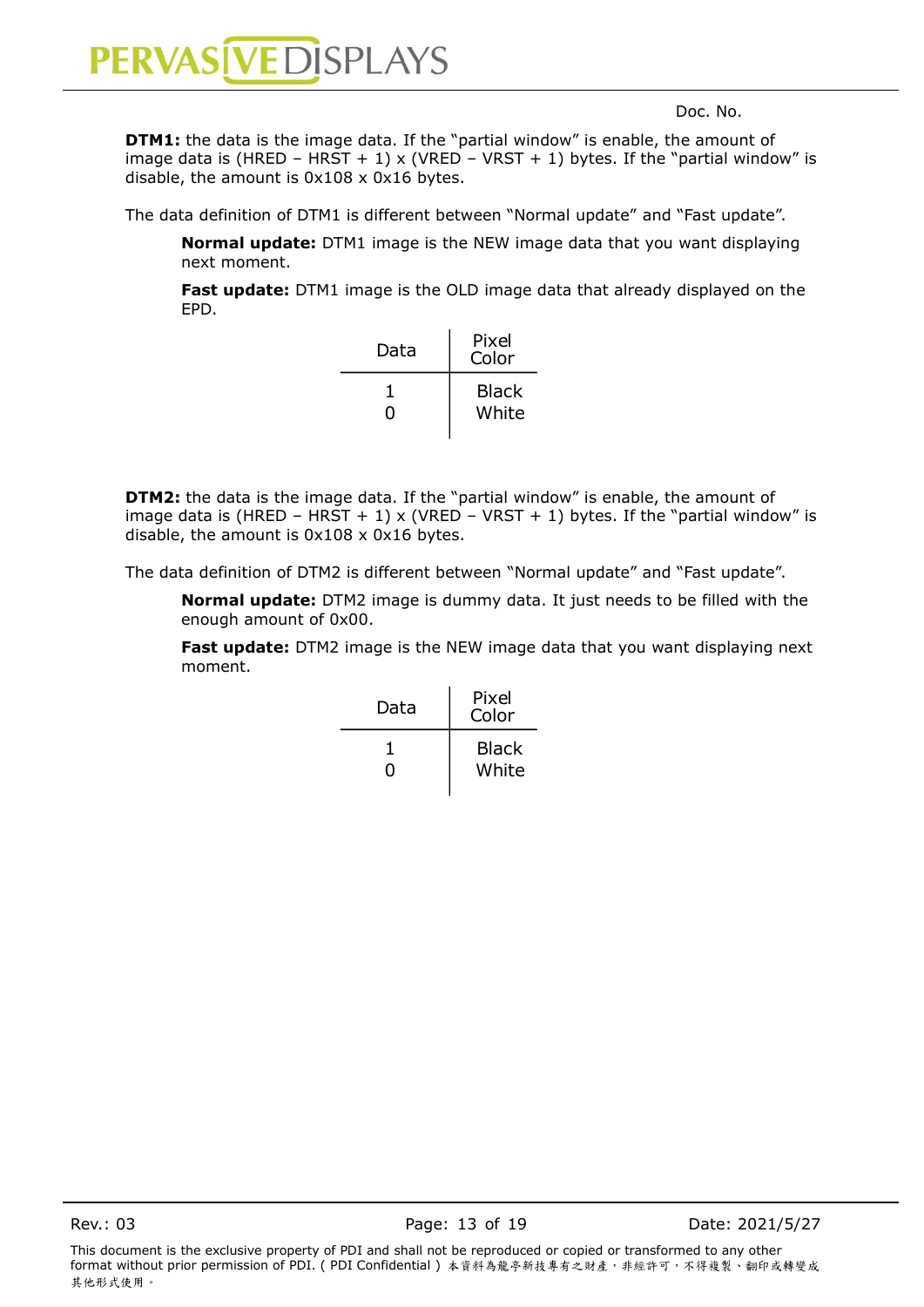#### <span id="page-13-0"></span> $4.1$ **Image data sending (DTM1, DTM2)**

This section describes how to send the DTM1 and DTM2 data and how mapping to real pixel. User needs to send enough image data into COG through both register 0x10(DTM1) and 0x13(DTM2).



*Note 1: n=(N\*M)/8*

The data of image frame, one bit represents 1 pixel. (e.g. the first byte represents the 1st  $\sim$  8th pixels of the first line, the second byte represents the 9th  $\sim$  16th pixels of the first line, …… and so on).



When enabling "partial window" function, the M and N are variables. They need to be suitable for **PTL**(partial window) settings.

Rev.: 03 **Page: 14 of 19** Date: 2021/5/27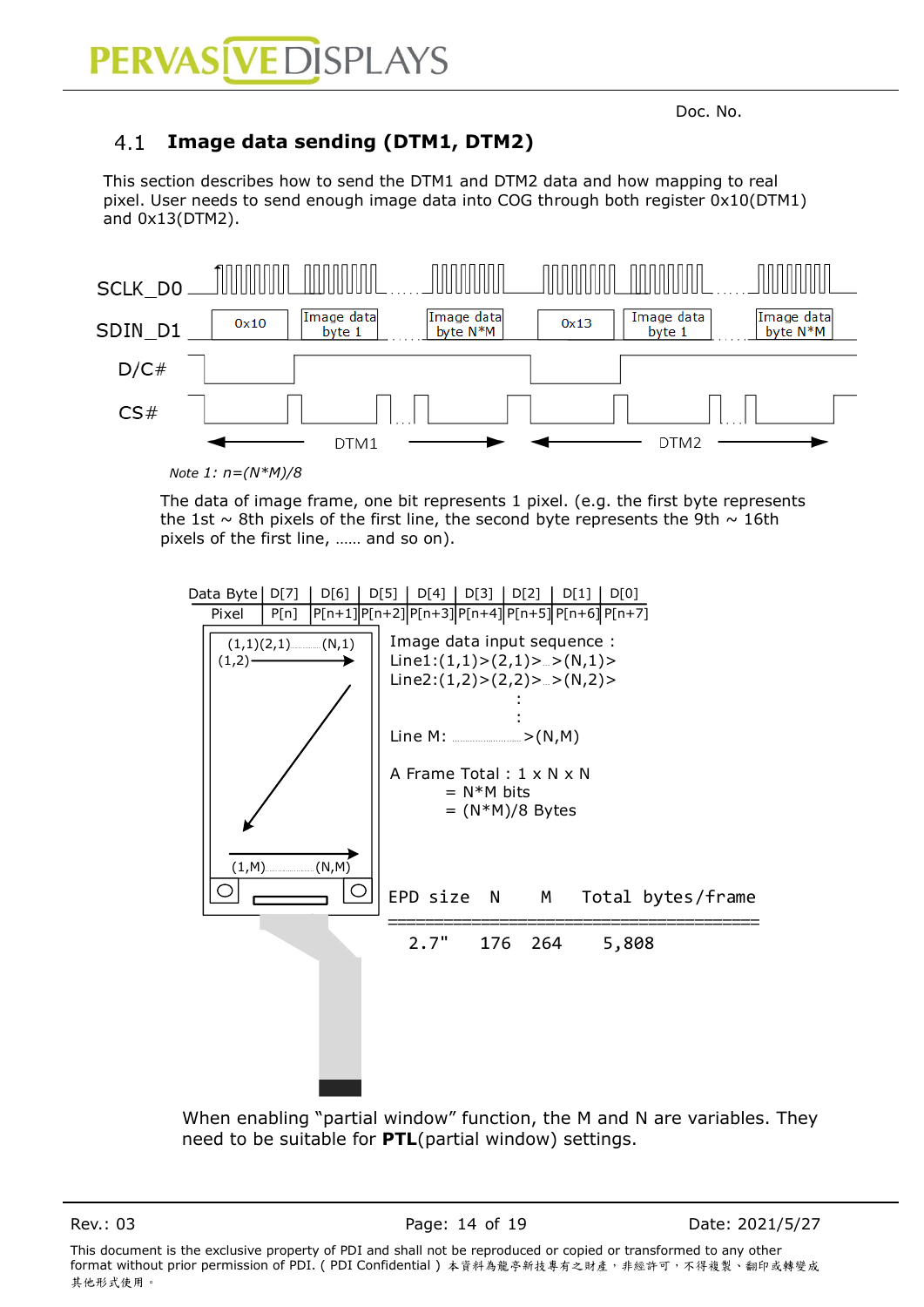## <span id="page-14-0"></span>**5. Send updating command**

denotes the contract of the contract of the contract of the contract of the contract of the contract of the contract of the contract of the contract of the contract of the contract of the contract of the contract of the co



**Note:**

- 1. Start: Follow the end of the input image sequence
- 2. This register does not have data, just need send the index

Rev.: 03 **Page: 15 of 19** Date: 2021/5/27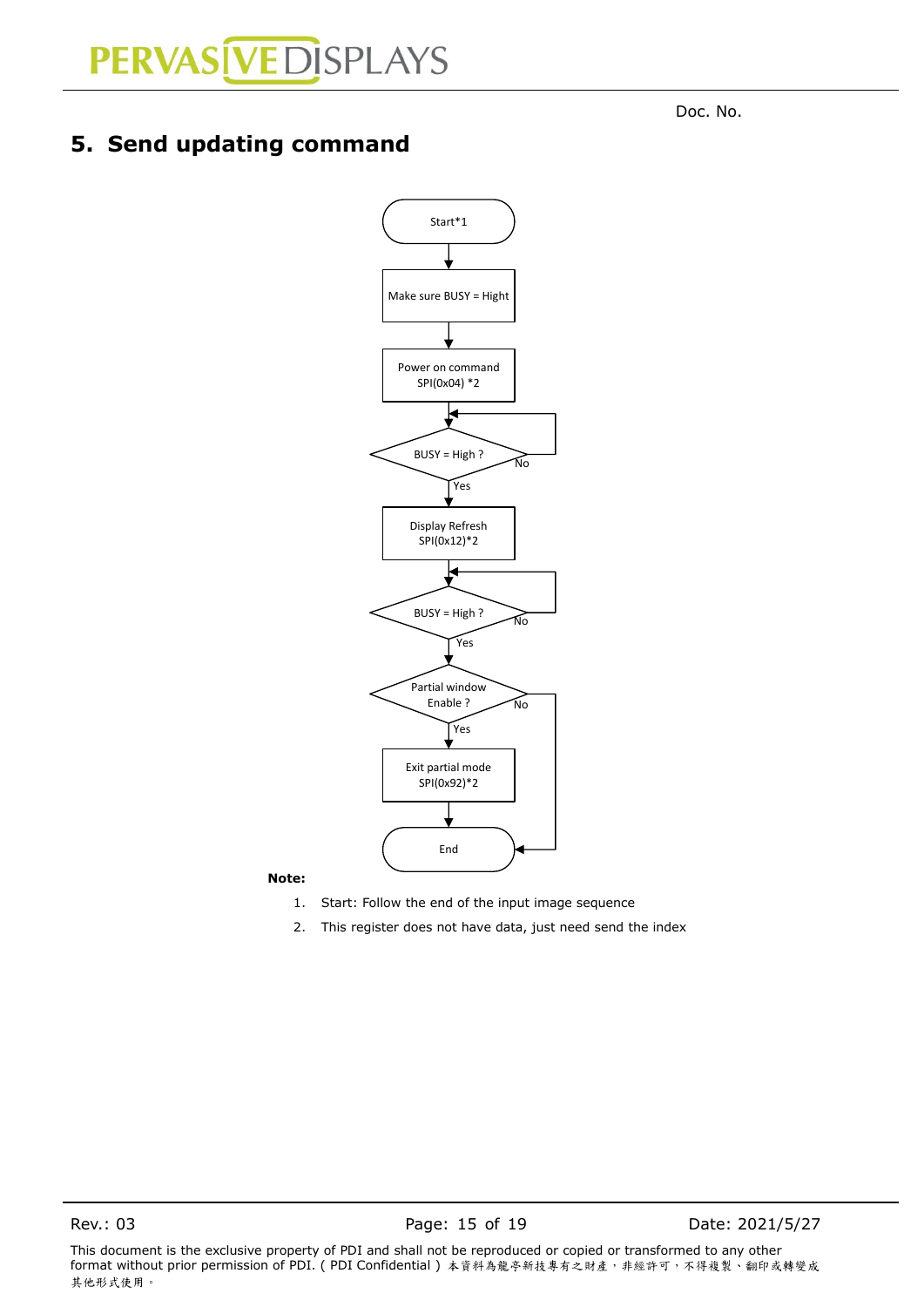denotes the contract of the contract of the contract of the contract of the contract of the contract of the contract of the contract of the contract of the contract of the contract of the contract of the contract of the co

## <span id="page-15-0"></span>**6. Turn-off DC/DC**



#### **Note:**

- 1. Start: Follow the end of the send updating command sequence
- 2. This register does not have data, just need send the index
- 3. Finished the all of the steps for update the EPD

Rev.: 03 **Page: 16 of 19** Date: 2021/5/27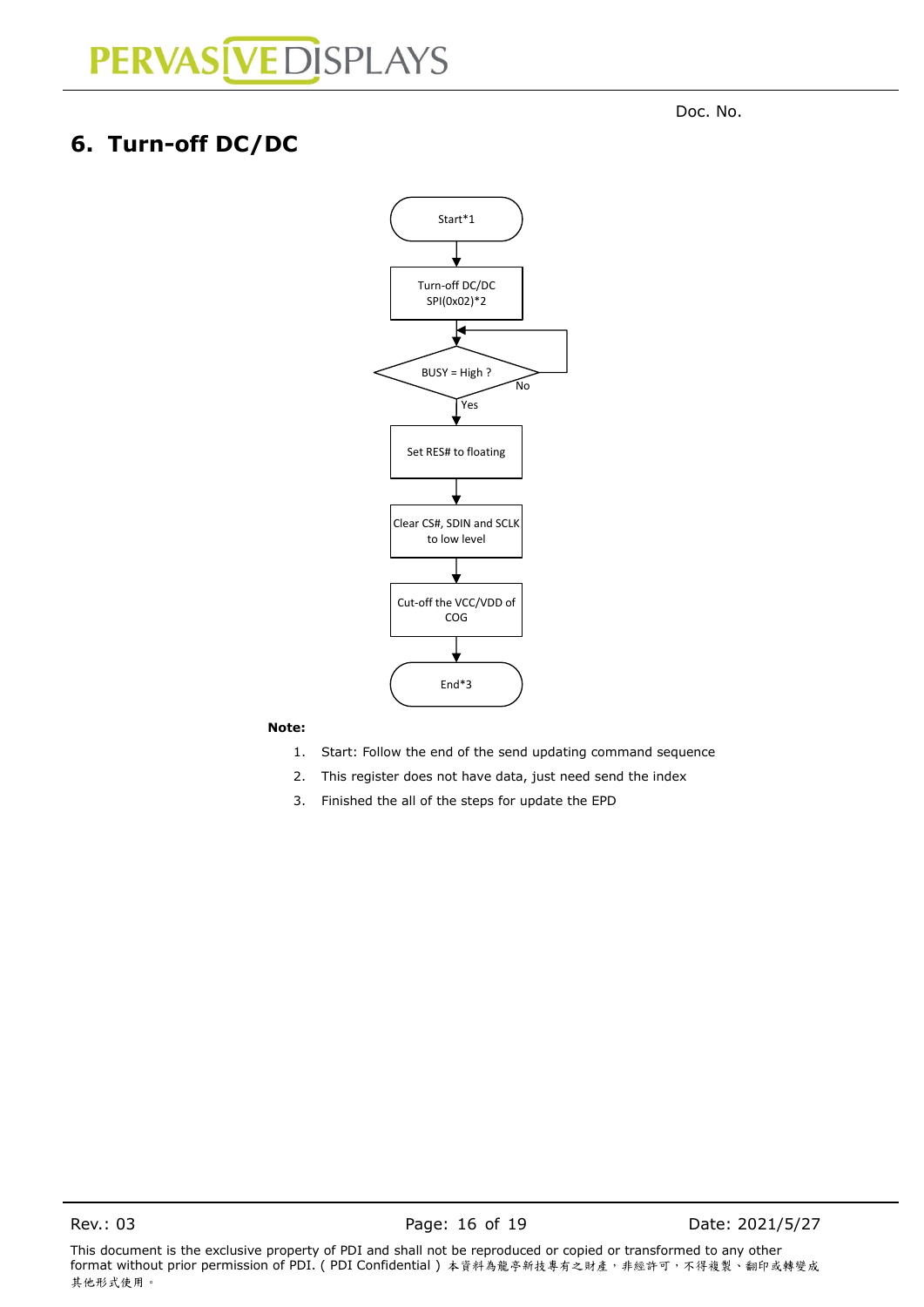

### **Copyright**

Pervasive Displays Incorporated All rights reserved.

This document is the exclusive property of Pervasive Displays Inc. (PDI) and shall not be reproduced or copied or transformed to any other format without prior permission of PDI. (PDI Confidential)

本資料為龍亭新技股份有限公司專有之財產,非經許可,不得複製、翻印或轉變成其他形式使用。

龍亭新技股份有限公司 Pervasive Displays Inc.

4F, No. 28, Chuangye Rd., Tainan Science Park, Tainan City 74144, Taiwan (R.O.C.)

Tel: +886-6-279-5399

[http://www.pervasivedisplays.com](http://www.pervasivedisplays.com/)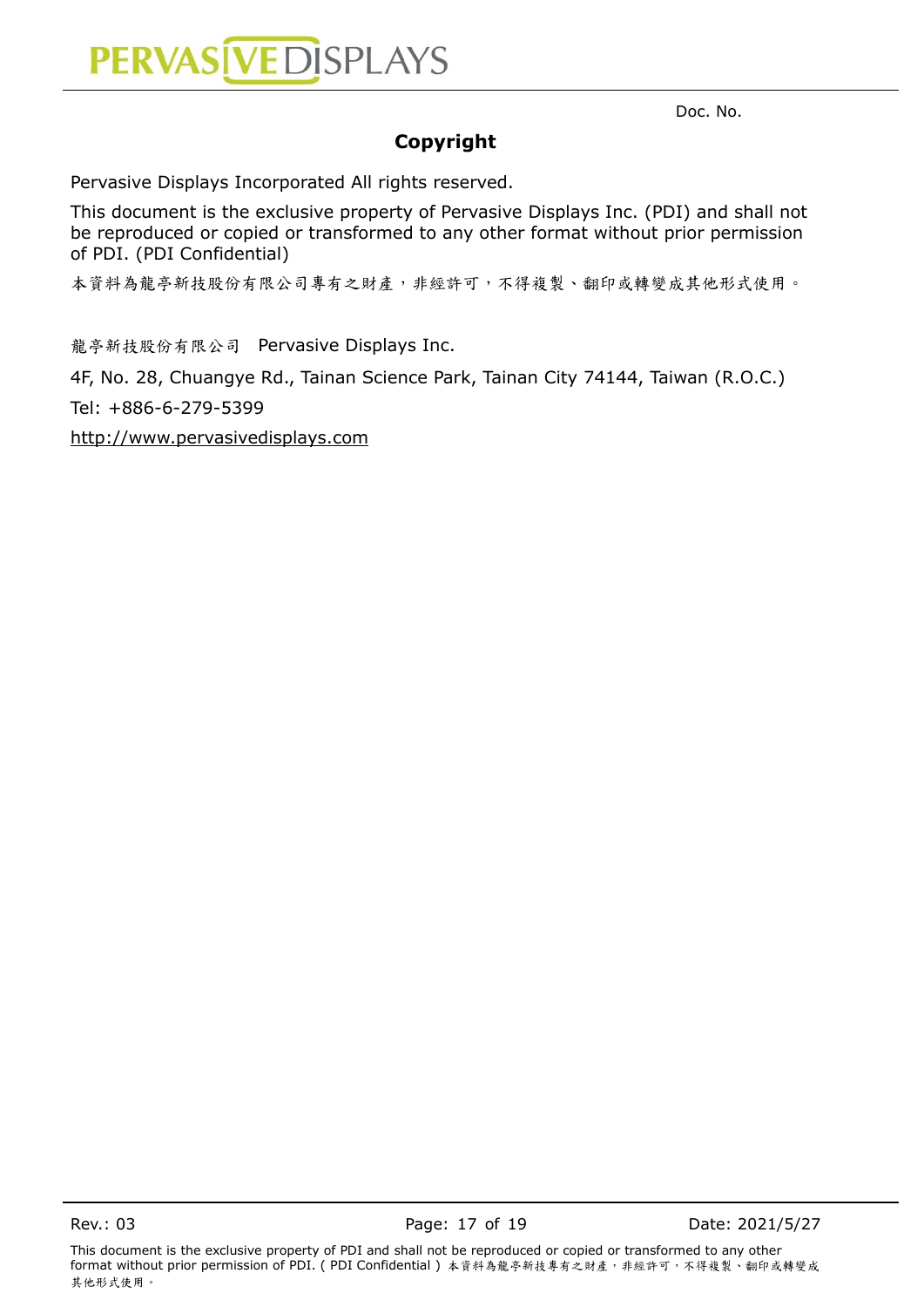denotes the contract of the contract of the contract of the contract of the contract of the contract of the contract of the contract of the contract of the contract of the contract of the contract of the contract of the co

## <span id="page-17-0"></span>**Revision History**

| Version | <b>Date</b> | Page<br>(New)     | <b>Section</b> | <b>Description</b>                                                                  |
|---------|-------------|-------------------|----------------|-------------------------------------------------------------------------------------|
| 01      | 2020/12/14  |                   |                | First issue                                                                         |
| 02      | 2020/12/28  | 3<br>$11 \sim 14$ | 1.2<br>4       | 1. Redefine the name of operation mode<br>2. Add the partial window update function |
| 03      | 2021/5/27   | 10                | 3              | Modify the temperature range<br>1.                                                  |
|         |             |                   |                |                                                                                     |
|         |             |                   |                |                                                                                     |
|         |             |                   |                |                                                                                     |

Rev.: 03 **Page: 18 of 19** Date: 2021/5/27